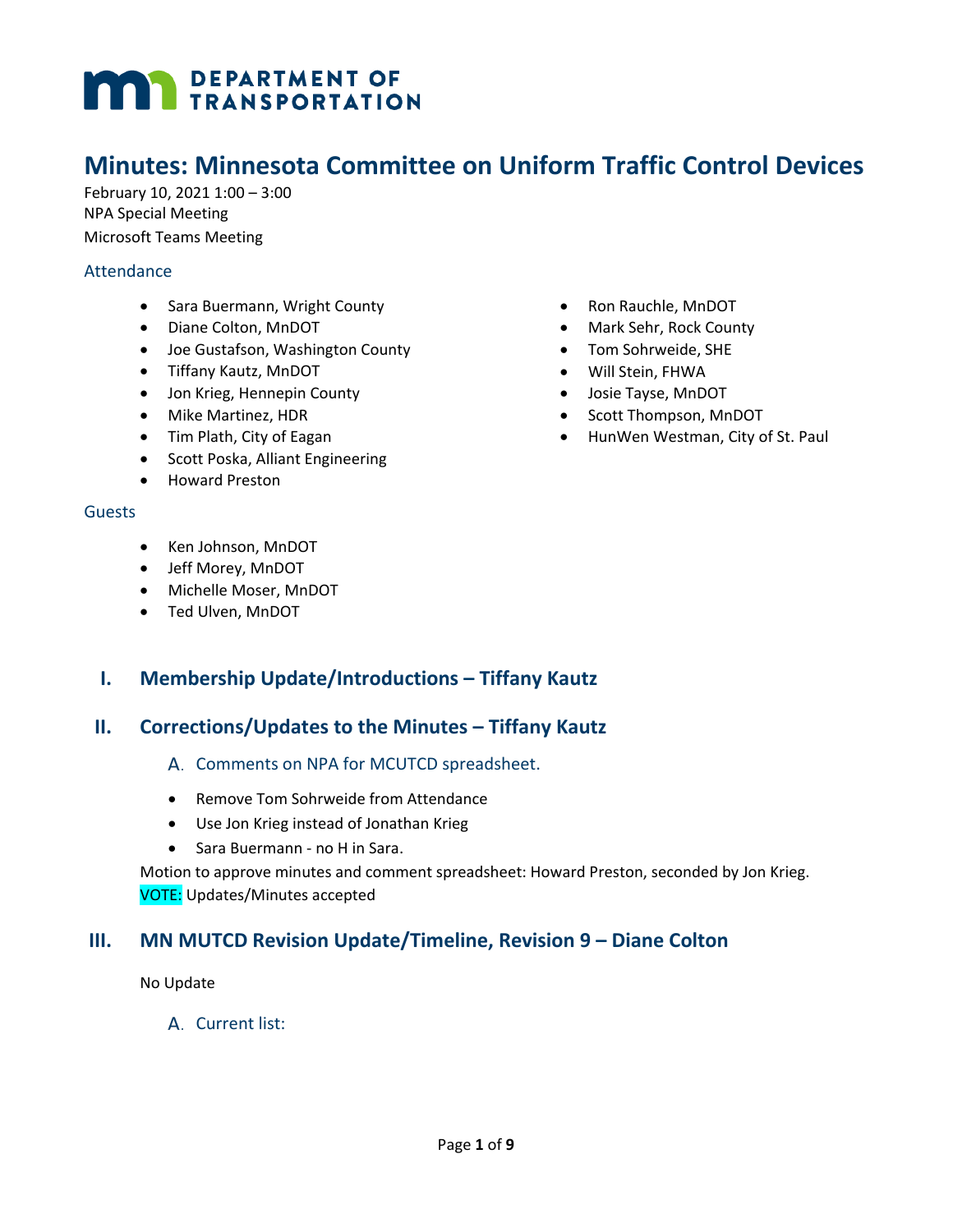- 1. Appendix C remove Appendix C and all references to it from the MN MUTCD.
- 2. Figure 2M-12 remove (was supposed to have been removed in Rev 8).
- 3. 2C.12 review One-Direction Large Arrow language.

## **IV. Request for Experimentation Update – Tiffany Kautz**

The City of Minneapolis may be pursuing a request – there is no additional information at this time.

## **V. Review of Action Items from Previous Meeting – Tiffany Kautz**

## Tiffany will talk to Will about FHWA interpretation of speed limit signing to allowing for green and/or blue signs for citywide speed limit signs.

Discussion:

- Will believes that it is a regulatory sign and we need to adhere to the white with black lettering. This is covered in the current manual.
- If we have it in an ordinance does it need to be regulatory? The sign is informational rather than regulatory.
- Using the green/blue color is not the way to go. Another problematic part of the sign is the pictograph – should be eliminated.
- It would be helpful to spell out what isn't allowed maybe that could be addressed in the MUTCD.

#### Other Topic: FHWA overview webinars

So far there's been one for internal FHWA staff. They don't have a calendar of additional webinars but are looking into recording one and posting it online. There's not a lot of information at this point.

## B. Joe will propose new language regarding County Signs - NPA 2D.11

See below

## **VI. NPA Update/Timeline**

## A. Extended for 60 days, Additional Meetings? New deadline date May 14<sup>th</sup>.

Does the MCUTCD want to meet every 2 weeks? Motion to meet every 2 weeks on Wednesdays at 1:00 by Joe Gustafson, seconded by Tim Plath. VOTE: Motion passed. Action Item - Diane will set up additional meetings.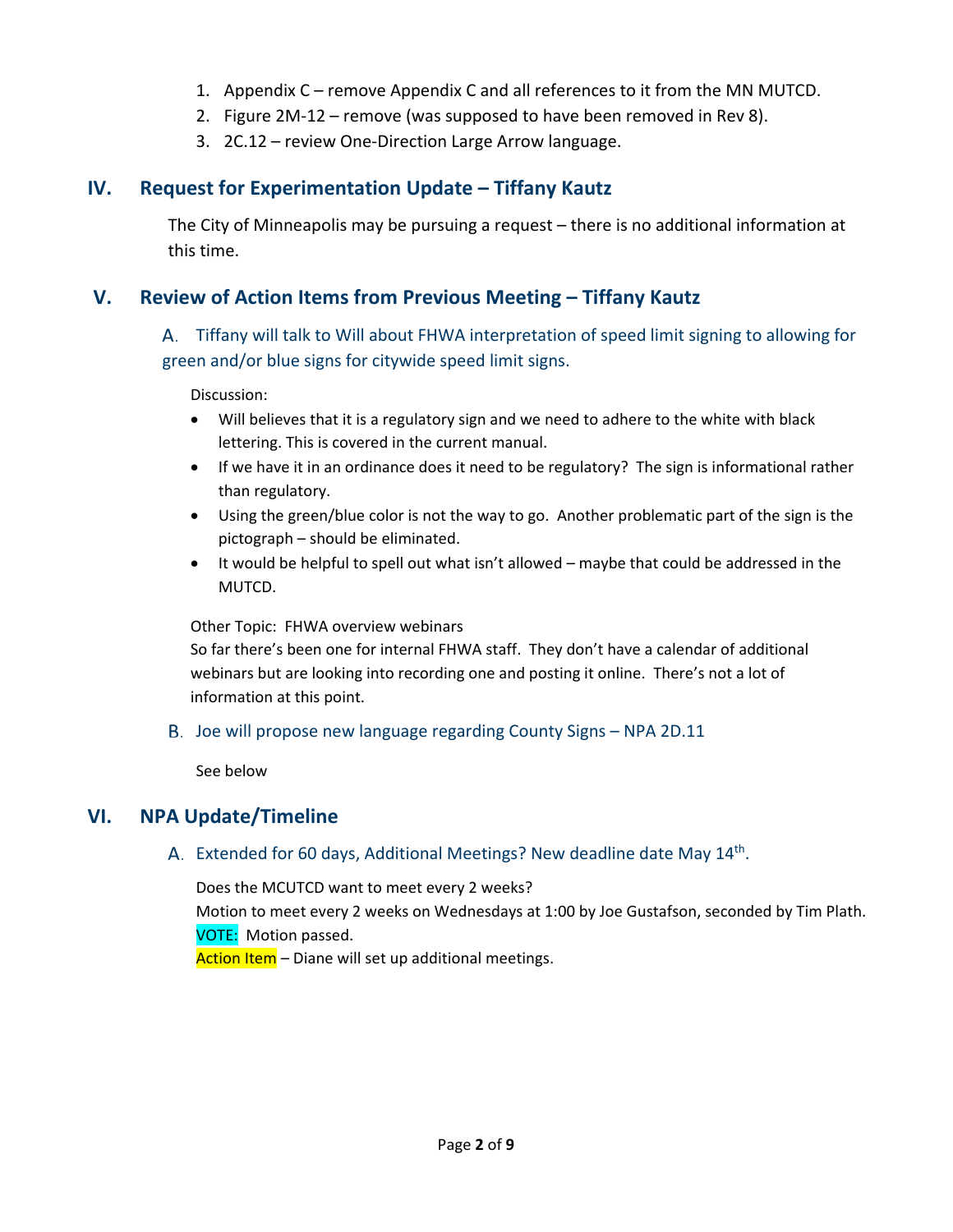#### B. Additional Items to Review?

- 1) Section 4E.01 Traffic Signals. Discussion:
	- EVP flashing lights there is a section in the MUTCD that says you can't have flashing lights next to traffic signals unless there is an exemption. Currently EVP indicator lights are exempt. The NPA is proposing to remove this section.
	- There is no explanation why this is being removed. The change wasn't apparent the section was not crossed out.
	- MnDOT Signals group knows about this.

Motion made to review Section 4E.01 by Jon Krieg, seconded by Joe Gustafson. VOTE: Motion passed. Section 4E.01 will be added to the list for review.

2) New email letter from National Committee dated February 9, 2021

Discussion:

- HunWen The letter seems to provide some guidance on how to provide comments - could help guide us on how we're reviewing items. It seems to say that it's not worthwhile to discuss details.
- Joe It seems like there are things that wind up in the MUTCD without us knowing we need to be focused on details.
- Jon –there are folks on the National Committee that would like to get more involved with the details. The goal is to try - if we submitted new wording to them and they adopt it then ok. If they don't adopt the language is it worth fighting for. There are somethings that we do need to get into the details. The challenge is with the National Committee - that they need to go through the whole thing. Key is to try to hit the high points and things that make a big difference to us. We need to decide what is significant and what we need to let pass.
- Tiffany suggest that we continue as we have been.

Other topic: Ken Johnson – Chapter 2L has criteria copied from the old MUTCD that are things that CMS's can't do. Do we just let Brian Kary's group look into it?

Motion made to review Chapter 2L by Joe Gustafson, seconded by Tim Plath. VOTE: Motion passed.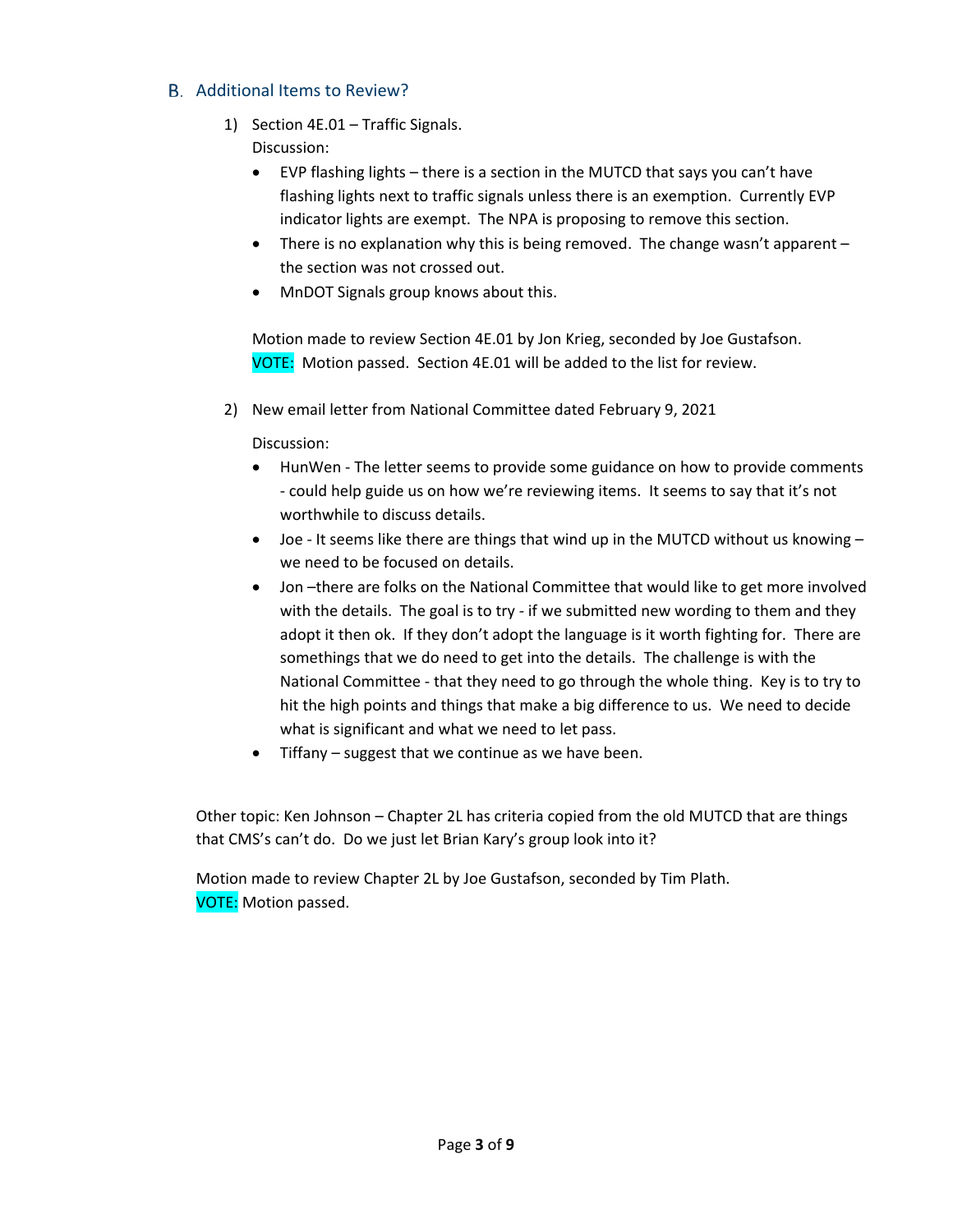## **VII. NPA Topics for Discussion – Tiffany Kautz**

#### A. County Signs

1. We are not in conformance with FHWA and MN MUTCD on county signs. NPA: 2D.11 (page 162).

Joe provided language for Option statements for this section:

- Option: The route number on the County Route (M1-6) sign may be white for improved conspicuity.
- Option: Where established by local policy, a jurisdiction may utilize an alternative sign design for numbered county or township roadways which, if used, shall contain black numerals on a white rectangular background with a black border, and shall indicate the appropriate jurisdiction by name or jurisdictional level.

Motion made by Scott Poska to add the two Option statements above to our NPA comments spreadsheet, motion seconded by Howard Preston. VOTE: Motion passed.

**B.** Single flagger location

Previous Language: 6E.07 (MN in blue): (removed from current MUTCD) *When a single flagger is used, the flagger should be stationed in the closed lane at the beginning of the taper, or in a position where good visibility and traffic control can be maintained at all +times.*

#### NPA: 6E.02 (lines 29-32, page 542):

Guidance: When a single flagger is used, the flagger should be stationed on the shoulder opposite the constriction or workspace, or in a position where good visibility and traffic control can be maintained at all times. When good visibility and traffic control cannot be maintained by one flagger station, traffic should be controlled by a flagger at each end of the section.

#### Discussion:

- Ken we feel it's safer for the worker to be on the same side as the work area.
- Ted Feds have a typical application that will go this way we will be going against this. We have the move over law.
- Ken MnDOT will review the federal typical application. As of now we do have it in our comment form.
- Howard Since this is guidance and would allow MnDOT to continue doing what you already do doesn't that suggest that an illustration or figure could be added to our manual. The point was made in the national committee letter that at this point changes to the manual are unlikely to happen. If we're convinced this allows us to continue what we've been doing, maybe we make this part of our manual rather than changing the fed manual.

Vote to make comments on Single Flagger Location VOTE: No comments will be made.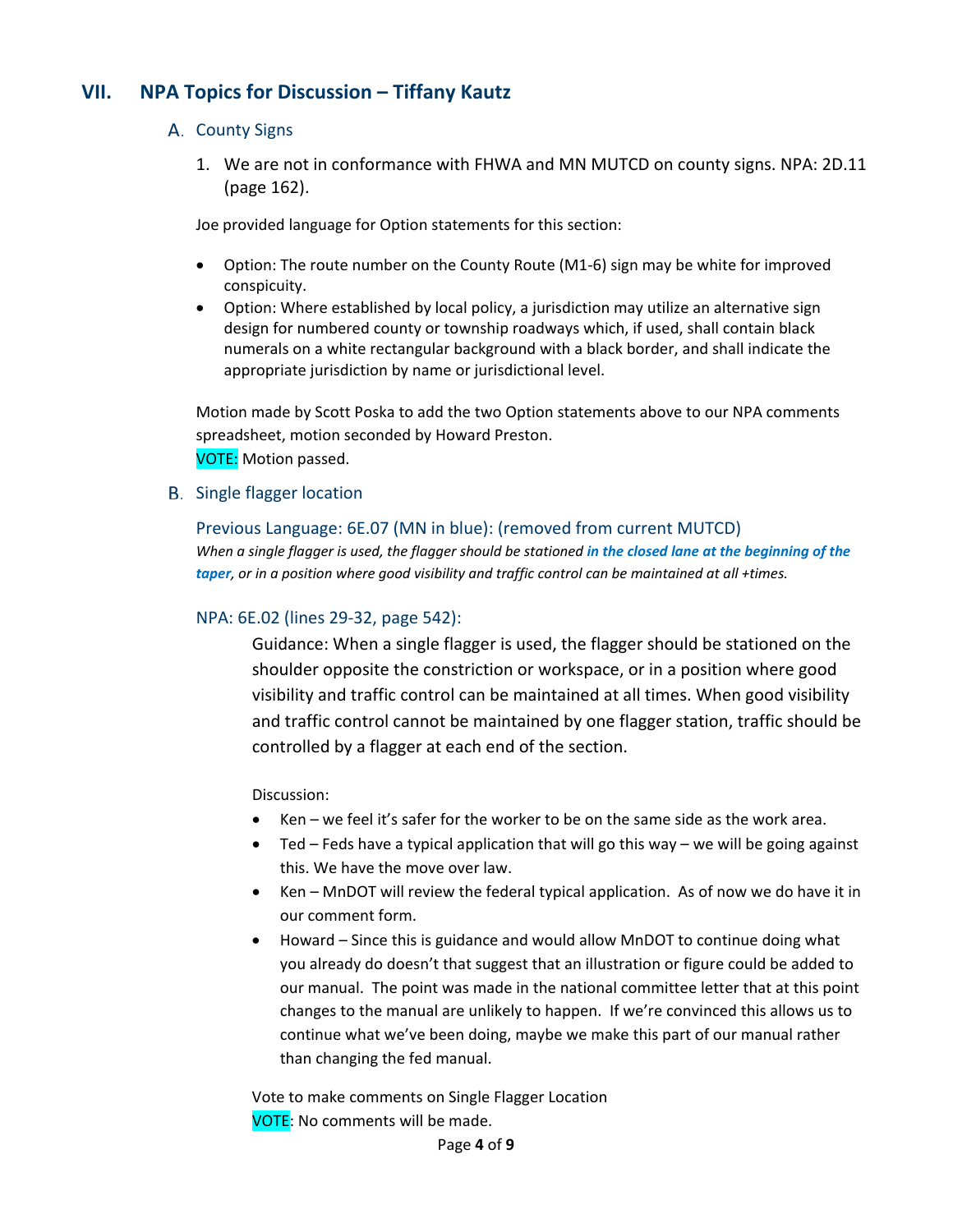#### C. Height of Portable Work Zone Signs

1. Previous Language: 6F.03 (MN in Blue), Please note: This is different language than the language we proposed.

Except as provided in the following Option, signs anticipated to be in one place for more than 30 days should not be mounted on portable supports. Whenever this anticipated time period changes, signs mounted on portable supports should be re-evaluated.

2. NPA 6F.02:

*Except as provided in Paragraph 12, signs mounted on portable sign supports that do not meet the minimum mounting heights provided in Part 2 should not be used for a duration of more than 3 days*

Discussion:

• Ken – The existing MUTCD is probably fine regarding this. Will talk to Michelle, Ted and Jeff. We were finding we were using portable signs longer than 3 days. Our concern here was assuaged.

Motion to continue discussion at later meeting by Jon Krieg, seconded by HunWen Westman. VOTE: Motion passed.

#### D. Distance between advance warning signs (Work Zones)

#### NPA: Table 6B-1 and 6B.04

Discussion:

- The proposed table MUTCD (Table 6B-1) distances are different than Minnesota (Table 6C-1) for expressway/freeway.
- Ted Minnesota is uniform, Feds is non-uniform.

No Motion – we won't be commenting.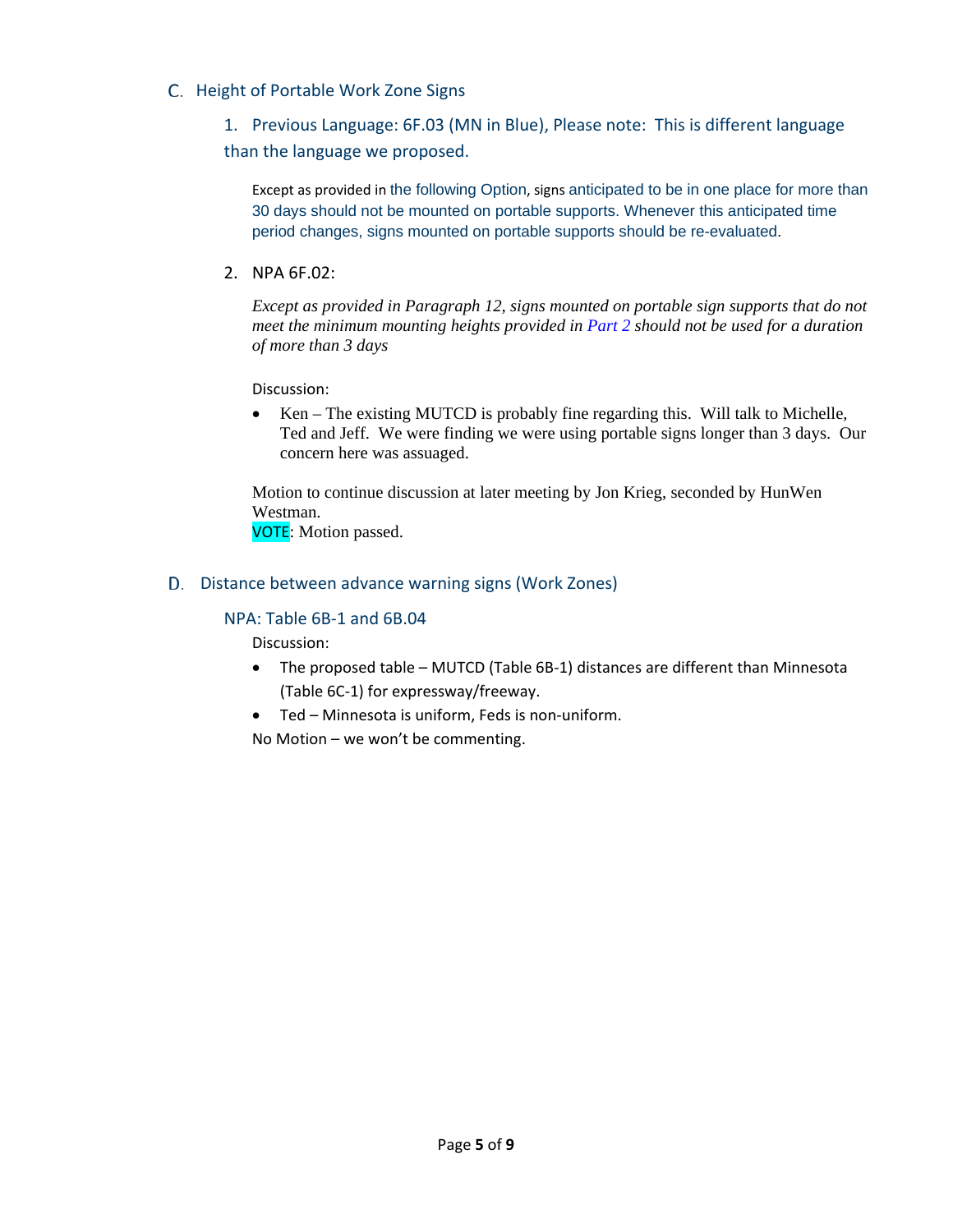#### E. Chevrons/Curve warning signs:

- 1. The new NPA has some modifications. The table appears to have issues looks like they missed some things. Exceptions for low volume road has potential for impacts to counties.
- 2. NPA: 2C.05 thru 2C.13

#### **Discussion per Section:**

#### **2C.05 – Horizontal Alignment Warning Signs - no comments.**

#### **2C.06 - Device Selection for Changes in Horizontal Alignment (new section) – no comments.**

- Howard one of the tables talks about understanding the speed differential between the curve and the approaches. An informal survey found that the majority of rural roadways couldn't tell you what the  $85<sup>th</sup>$  percentile on curves is – no ball bank indicators. Maybe curve radius with speed could provide guidance as to what the 85<sup>th</sup> percentile would be.
- Joe Lines  $5/6$  says you should have an idea of the  $85<sup>th</sup>$  percentile of your approach speed, not the 85<sup>th</sup> percentile of the curve itself. Assuming there is somewhere else in the manual that provides guidance on what the speed should be.
- This discussion will occur outside of this committee

#### **2C.07 – Horizontal Alignment Signs (W1-1 through W1-5, W1-11, W1-15) – no comments.**

#### **2C.08 - Chevron Alignment Sign (W1-8)**

Line 33 (page 124) Standard Statement: "LEDs shall not be flashed from one sign to the next along the curve or turn."

• Is that saying that sequential flashing would not be allowed? There is promising research regarding this.

Motion to remove standard on Line 33 by Tim Plath, seconded by Joe Gustafson. VOTE: Motion passed – add this to our NPA comments.

**2C.09 – Combination Horizontal Alignment/Intersection Signs (W1-10 Series) - no comments.**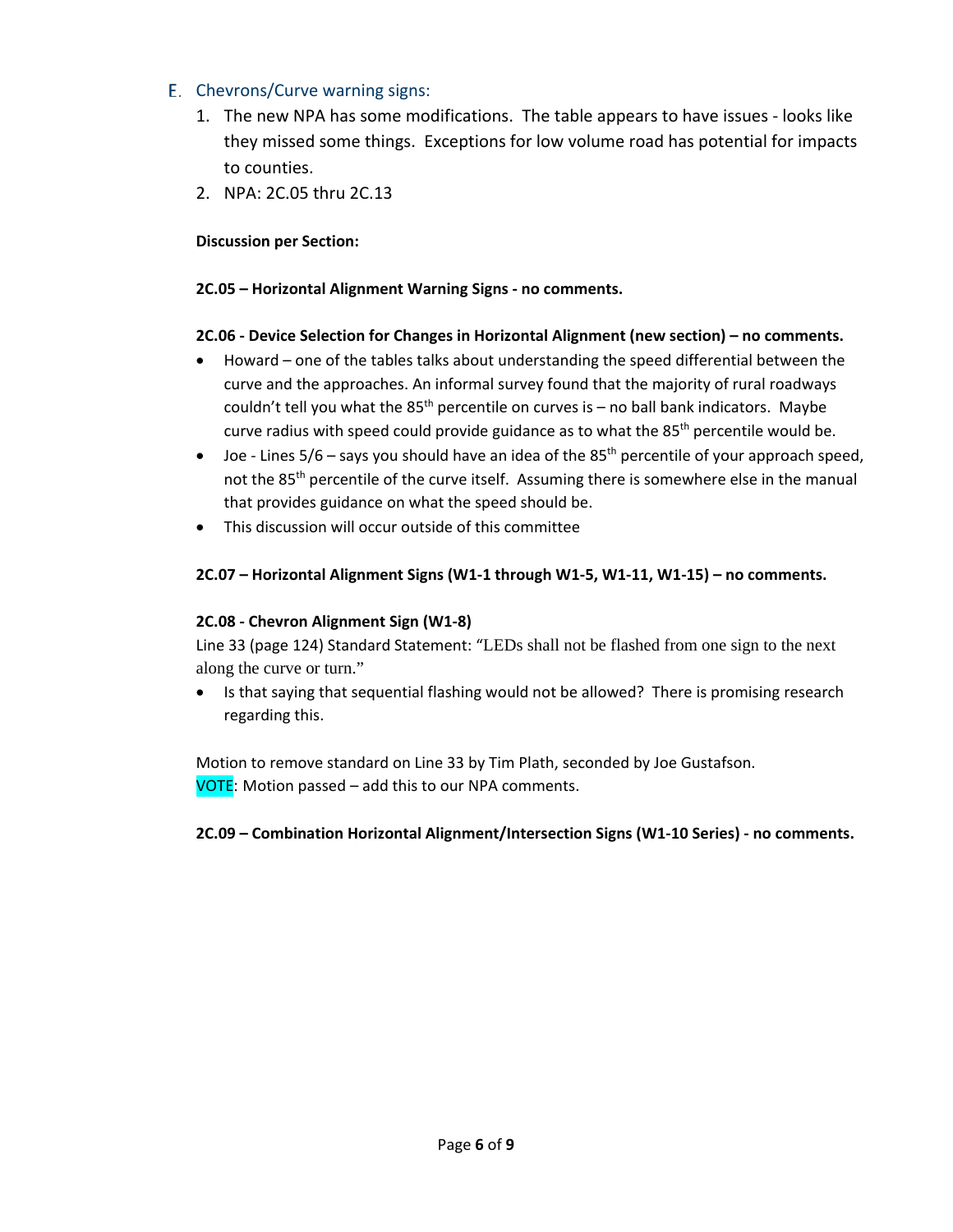#### **2C.10 - One-Direction Large Arrow Sign (W1-6), NPA page 125, Lines 32-33**

- Josie Line 31 doesn't state mounting height.
- Need to include a guidance statement for the mounting height in roundabout. The guidance would allow a shorter mounting height (of 4 feet) for the One-Direction Large Arrow Sign when mounted in the center island of a roundabout. The statement would be similar to guidance statement found in the One-Way sign section.

Motion made by Josie Tayse to add a Guidance statement about mounting height when a One-Direction Large arrow is used in the center island of a roundabout. The guidance would be similar to the guidance for when a one-way sign is used in a center island. Motion seconded by Jon Krieg.

VOTE: Motion passed

Guidance statement proposed: Where used on the central island of a roundabout, the mounting height of a One-Direction Large Arrow sign should be at least 4 feet, measured vertically from the bottom of the sign to the elevation of the near edge of the traveled way.

**2C.11 – Truck Rollover Sign (W1-13) – no comments.**

**2C.12 – Advisory Exit and Ramp Speed Signs (W13-2 and W13-3) and Combination Horizontal Alignment/Advisory Exit and Ramp Speed Signs (W13-6 through W13-13) – no comments.**

#### **2C.13 – Vehicle Speed Feedback Sign (W13-20, W13-20aP)**

Discussion:

**Line 1 page 128, "The vehicle speed displayed on the changeable portion of the sign shall not flash or change color".** 

- This is different than MnDOT signs. If you're going over the speed limit the sign will flash at you – if you're going way over the speed limit the sign goes blank.
- Joe Numbers flashing over the limit has been standard procedure been an effective tool.
- Jon Would like to see flash stay in there.
- Josie could add language that it is allowed.
- Joe need to suggest an alternative rather than just removing line one.
- Tim would want the ability to flash a sign there may a study that could recommend other language.

Action Item: Joe will come up with language for discussion at out next meeting to allow for flashing speed plaques in response to NPA 2C.13 - Line 1 page 128 which states, "The vehicle speed displayed on the changeable portion of the sign shall not flash or change color".

#### **Lines 42-44, page 127, "When used as a warning to motorist of their speed in relation to the posted speed limit, the Vehicle Speed Feedback Plaque (W13-20P) shall be mounted below a Speed Limit (R2-1) sign (see Section 44 2B.23).**

- MnDOT doesn't require this can be mounted with or without the sign.
- Joe seems that when they're not mounted with another sign it's a temporary situation.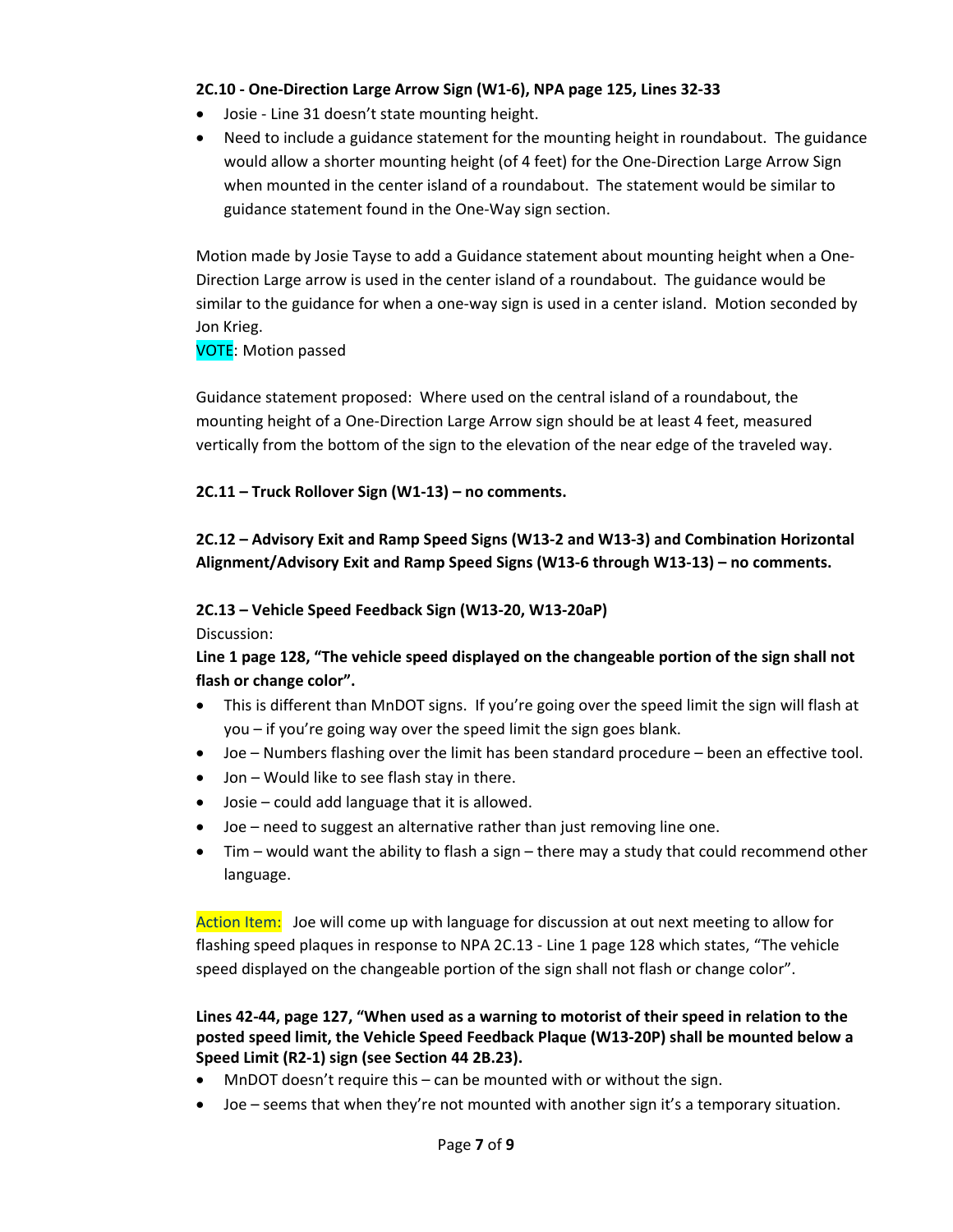- HunWen we rotate them around the city so use them in a temporary fashion.
- Doesn't appear that there is flexibility on mounting.
- Joe One of our maintenance trucks has one mounted on the back of the truck. Doesn't have a speed limit sign mounted on it.
- HunWen For our temporary installations we don't have an issue of having a static sign with it. There is a police vehicle with the sign mounted on the back of it.
- Jeff In work zone layouts we show the sign standing alone with an advisory speed on it or accompanied by a speed limit sign.

Action Item: Joe will come up with language regarding the mounting height and locations of Vehicle Speed Feedback Plaques for discussion at next meeting.

#### Meeting adjourned.

F. In-street pedestrian crossing signs.

The NPA requires that to use the in-street pedestrian crossing signs, the pedestrian warning sign with a down arrow must be used. MnDOT does not believe the warning sign needs to be used.

#### **VIII. Future Meeting**

A. Possible discussion at the February 24<sup>th</sup> meeting for items that may come up from the City Engineering Traffic meeting on February 11th.

- B. Trapped lane turning into a turn lane
- Lane Reduction Layout
- D. Lane Reduction Arrows
- E. Striping Cycle
- F. Crosswalk Blocks wider than
- Stop and Yield Lines at a Ramp Meters: Section 3B.19 (existing Section 3B.16)
- H. In-street pedestrian crossing signs.
- I. Section 4E.01 Traffic Signals
- J. Chapter 2L Changeable Message Signs

#### **IX. Next Meeting**

Next meeting is on Feb 24<sup>th</sup>.

- **X. Round Robin**
- **XI. Future agenda items (to be discussed after NPA):**